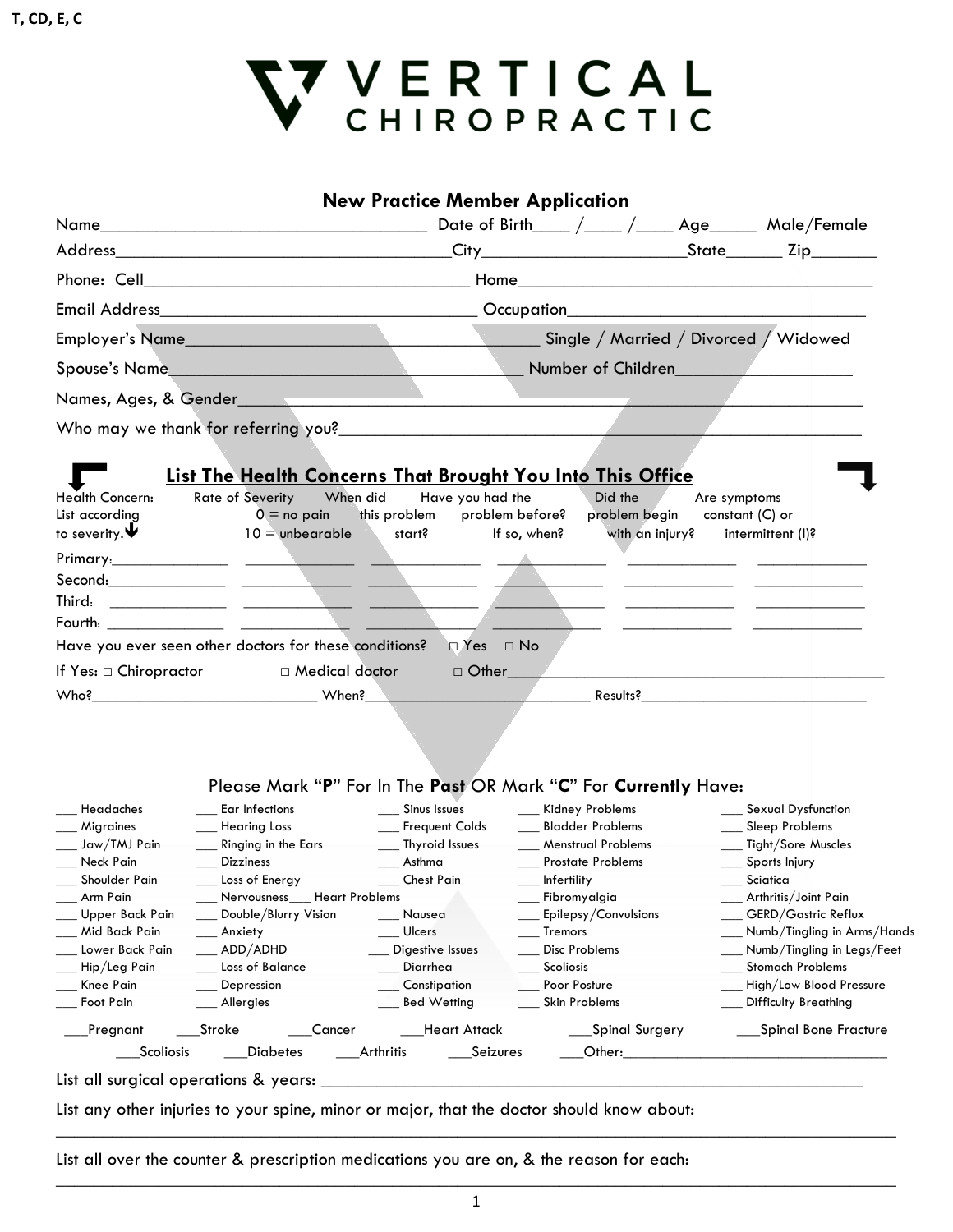

| Have you ever been in an auto accident? List all:                                                                                  |                                                                                             |                                                                          |                  |                     |                          |                                                                          |                                    |                         |                   |    |                          |                                                                                                                                       |  |
|------------------------------------------------------------------------------------------------------------------------------------|---------------------------------------------------------------------------------------------|--------------------------------------------------------------------------|------------------|---------------------|--------------------------|--------------------------------------------------------------------------|------------------------------------|-------------------------|-------------------|----|--------------------------|---------------------------------------------------------------------------------------------------------------------------------------|--|
| Have you ever been knocked unconscious?                                                                                            |                                                                                             |                                                                          |                  |                     |                          | $\Box$ Yes $\Box$ No                                                     |                                    |                         | Fractured A Bone? |    | $\Box$ Yes $\Box$ No     |                                                                                                                                       |  |
| If yes to either of the above, please describe:_________________________________                                                   |                                                                                             |                                                                          |                  |                     |                          |                                                                          |                                    |                         |                   |    |                          |                                                                                                                                       |  |
|                                                                                                                                    |                                                                                             |                                                                          |                  |                     |                          |                                                                          |                                    |                         |                   |    |                          |                                                                                                                                       |  |
|                                                                                                                                    |                                                                                             |                                                                          |                  |                     |                          |                                                                          |                                    |                         |                   |    |                          |                                                                                                                                       |  |
| <b>Social History</b>                                                                                                              |                                                                                             |                                                                          |                  |                     |                          |                                                                          |                                    |                         |                   |    |                          |                                                                                                                                       |  |
| 1. Smoking:                                                                                                                        |                                                                                             | How often? $\Box$ Daily $\Box$ Weekends $\Box$ Occasionally $\Box$ Never |                  |                     |                          |                                                                          |                                    |                         |                   |    |                          |                                                                                                                                       |  |
| 2. Alcohol:                                                                                                                        |                                                                                             |                                                                          |                  |                     |                          |                                                                          |                                    |                         |                   |    |                          |                                                                                                                                       |  |
| 3. Exercise:                                                                                                                       | How often?                                                                                  |                                                                          |                  |                     |                          | $\Box$ Daily $\Box$ Weekends $\Box$ Occasionally                         |                                    |                         | ⊟ Never,          |    |                          |                                                                                                                                       |  |
| 4. Have you consumed any caffeine or products with caffeine in the past 48 hours? $\Box$ Yes $\Box$ No                             |                                                                                             |                                                                          |                  |                     |                          |                                                                          |                                    |                         |                   |    |                          |                                                                                                                                       |  |
|                                                                                                                                    |                                                                                             |                                                                          |                  |                     |                          |                                                                          |                                    |                         |                   |    |                          |                                                                                                                                       |  |
|                                                                                                                                    |                                                                                             |                                                                          |                  |                     |                          | <b>Quadruple Visual Analogue Scale</b>                                   |                                    |                         |                   |    |                          |                                                                                                                                       |  |
|                                                                                                                                    |                                                                                             |                                                                          |                  |                     |                          |                                                                          |                                    |                         |                   |    |                          | Please circle the number that best describes the question asked. If you have more than one complaint, please answer each question for |  |
|                                                                                                                                    | EXAMPLE: No pain __                                                                         |                                                                          |                  |                     |                          | each individual complaint and indicate the score of each complaint.      |                                    |                         |                   |    | Worst possible pain      |                                                                                                                                       |  |
|                                                                                                                                    |                                                                                             |                                                                          |                  | $\Omega$            | $\overline{2}$<br>3      |                                                                          | $\sqrt{5}$<br>$\ddot{\phantom{0}}$ |                         | 8<br>9            | 10 |                          |                                                                                                                                       |  |
|                                                                                                                                    | 1. How would you rate your pain RIGHT NOW?                                                  |                                                                          |                  |                     |                          |                                                                          |                                    |                         |                   |    |                          |                                                                                                                                       |  |
|                                                                                                                                    | $\Omega$                                                                                    | $\mathbf{1}$                                                             | $\overline{2}$   | 3                   | $\overline{\mathcal{A}}$ | 5                                                                        | 6                                  | $\overline{7}$          | 8                 | 9  | 10                       |                                                                                                                                       |  |
|                                                                                                                                    | 2. What is your typical or AVERAGE pain?                                                    |                                                                          |                  |                     |                          |                                                                          |                                    |                         |                   |    |                          |                                                                                                                                       |  |
|                                                                                                                                    | $\Omega$                                                                                    |                                                                          | $\overline{2}$   | 3                   | 4                        | 5                                                                        | 6                                  | $\overline{7}$          | 8                 | 9  | 10                       |                                                                                                                                       |  |
|                                                                                                                                    | 3. What is your pain level at its BEST? (How close to 0 does your pain get at its best?)    |                                                                          |                  |                     |                          |                                                                          |                                    |                         |                   |    |                          |                                                                                                                                       |  |
|                                                                                                                                    |                                                                                             |                                                                          |                  |                     |                          |                                                                          |                                    |                         |                   |    |                          |                                                                                                                                       |  |
|                                                                                                                                    | $\Omega$                                                                                    | $\mathbf{1}$                                                             | $\overline{2}$   | 3                   | 4                        | 5                                                                        | 6                                  | $\overline{7}$          | 8                 | 9  | 10                       |                                                                                                                                       |  |
|                                                                                                                                    |                                                                                             |                                                                          |                  |                     |                          | What percentage of you're awake hours is your pain at its best? _____    |                                    |                         |                   |    | $\%$                     |                                                                                                                                       |  |
|                                                                                                                                    | 4. What is your pain level at its WORST? (How close to 10 does your pain get at its worst?) |                                                                          |                  |                     |                          |                                                                          |                                    |                         |                   |    |                          |                                                                                                                                       |  |
|                                                                                                                                    | $\Omega$                                                                                    | 1                                                                        | $\overline{2}$   | 3                   | 4                        | 5                                                                        | 6                                  | $\overline{7}$          | 8                 | 9  | 10                       |                                                                                                                                       |  |
|                                                                                                                                    |                                                                                             |                                                                          |                  |                     |                          | What percentage of your awake hours is your pain at its worst? ____      |                                    |                         |                   |    | $\%$                     |                                                                                                                                       |  |
|                                                                                                                                    | Practice Member Name:                                                                       |                                                                          |                  |                     |                          |                                                                          |                                    | Date:                   |                   |    |                          |                                                                                                                                       |  |
|                                                                                                                                    |                                                                                             |                                                                          |                  |                     |                          |                                                                          |                                    |                         |                   |    |                          |                                                                                                                                       |  |
|                                                                                                                                    |                                                                                             |                                                                          |                  |                     |                          |                                                                          |                                    |                         |                   |    |                          |                                                                                                                                       |  |
|                                                                                                                                    |                                                                                             |                                                                          |                  |                     |                          |                                                                          |                                    |                         |                   |    |                          |                                                                                                                                       |  |
|                                                                                                                                    |                                                                                             |                                                                          |                  |                     |                          | <b>Activities Of Life</b>                                                |                                    |                         |                   |    |                          |                                                                                                                                       |  |
| Please identify how your current condition is affecting your ability to carry out activities that are routinely part of your life: |                                                                                             |                                                                          |                  |                     |                          |                                                                          |                                    |                         |                   |    |                          |                                                                                                                                       |  |
| <u>ACTIVITY:</u>                                                                                                                   |                                                                                             |                                                                          |                  |                     |                          |                                                                          | EFFECT:                            |                         |                   |    |                          |                                                                                                                                       |  |
| <b>Carrying Groceries</b>                                                                                                          |                                                                                             |                                                                          | $\Box$ No Effect |                     |                          | $\Box$ Painful (can do)                                                  |                                    | $\Box$ Painful (limits) |                   |    | Unable to Perform        |                                                                                                                                       |  |
| Sit to Stand                                                                                                                       |                                                                                             |                                                                          |                  | $\square$ No Effect |                          | $\Box$ Painful (can do)                                                  |                                    | $\Box$ Painful (limits) |                   |    | $\Box$ Unable to Perform |                                                                                                                                       |  |
| <b>Climbing Stairs</b>                                                                                                             |                                                                                             | $\square$ No Effect                                                      |                  |                     |                          | $\Box$ Painful (can do) $\Box$ Painful (limits) $\Box$ Unable to Perform |                                    |                         |                   |    |                          |                                                                                                                                       |  |
| Pet Care                                                                                                                           |                                                                                             |                                                                          |                  | $\square$ No Effect |                          | $\Box$ Painful (can do) $\Box$ Painful (limits)                          |                                    |                         |                   |    | $\Box$ Unable to Perform |                                                                                                                                       |  |

Driving No Effect Painful (can do) Painful (limits) Unable to Perform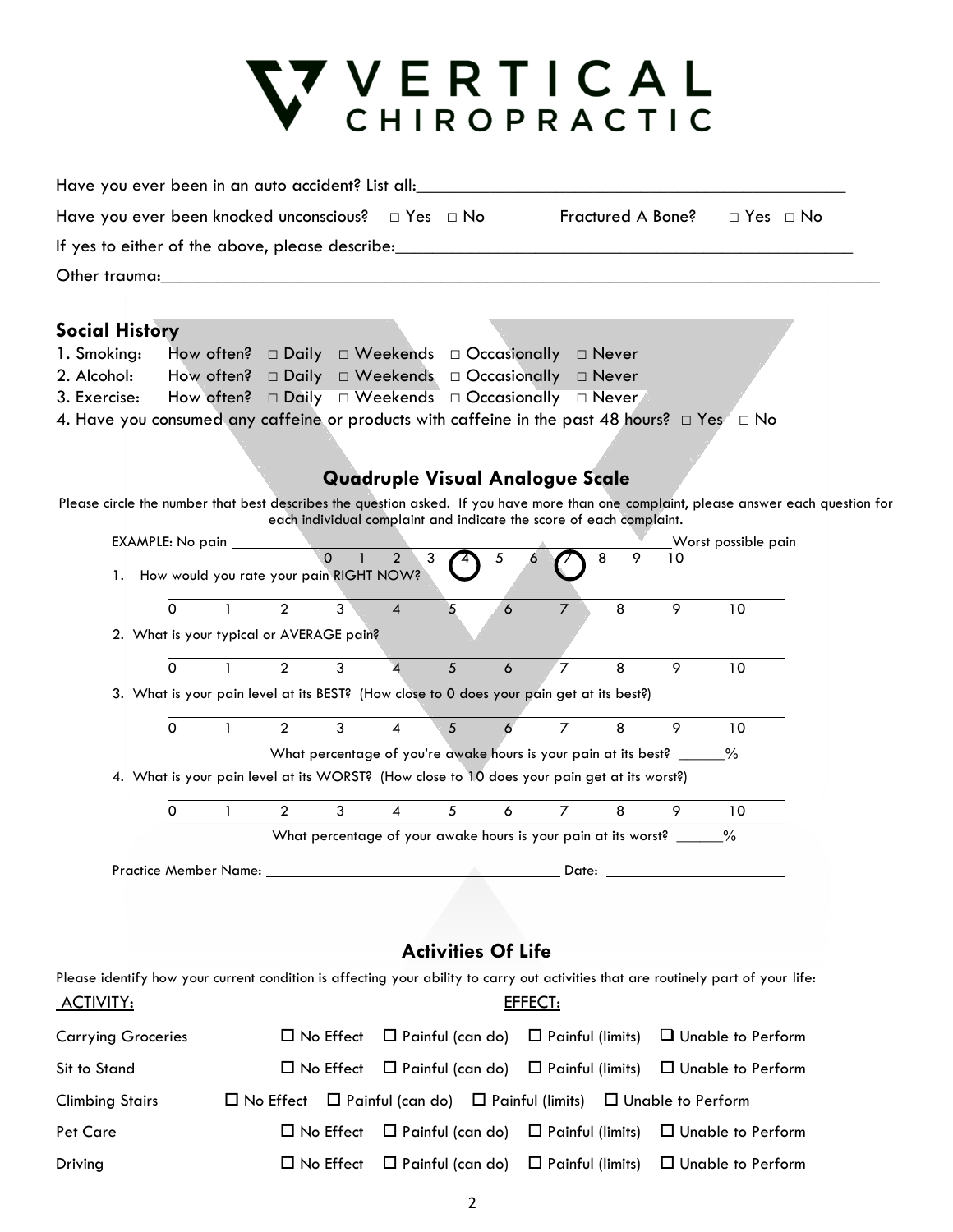# V VERTICAL<br>CHIROPRACTIC

| Extended Computer Use $\Box$ No Effect $\Box$ Painful (can do) $\Box$ Painful (limits) $\Box$ Unable to Perform   |                                                                                           |                     |                                                                  |                         |                                                                                           |
|-------------------------------------------------------------------------------------------------------------------|-------------------------------------------------------------------------------------------|---------------------|------------------------------------------------------------------|-------------------------|-------------------------------------------------------------------------------------------|
| <b>Household Chores</b>                                                                                           |                                                                                           |                     |                                                                  |                         | $\Box$ No Effect $\Box$ Painful (can do) $\Box$ Painful (limits) $\Box$ Unable to Perform |
| Lifting Children                                                                                                  | $\Box$ No Effect $\Box$ Painful (can do) $\Box$ Painful (limits) $\Box$ Unable to Perform |                     |                                                                  |                         |                                                                                           |
| Dressing                                                                                                          |                                                                                           |                     |                                                                  |                         | $\Box$ No Effect $\Box$ Painful (can do) $\Box$ Painful (limits) $\Box$ Unable to Perform |
| Shaving                                                                                                           | $\square$ No Effect                                                                       |                     |                                                                  |                         | $\Box$ Painful (can do) $\Box$ Painful (limits) $\Box$ Unable to Perform                  |
| <b>Sexual Activities</b>                                                                                          | $\Box$ No Effect                                                                          |                     |                                                                  |                         | $\Box$ Painful (can do) $\Box$ Painful (limits) $\Box$ Unable to Perform                  |
| Sleep                                                                                                             |                                                                                           |                     |                                                                  |                         | $\Box$ No Effect $\Box$ Painful (can do) $\Box$ Painful (limits) $\Box$ Unable to Perform |
| <b>Static Sitting</b>                                                                                             |                                                                                           |                     |                                                                  |                         | $\Box$ No Effect $\Box$ Painful (can do) $\Box$ Painful (limits) $\Box$ Unable to Perform |
| <b>Static Standing</b>                                                                                            | $\Box$ No Effect $\Box$ Painful (can do) $\Box$ Painful (limits) $\Box$ Unable to Perform |                     |                                                                  |                         |                                                                                           |
| Walking                                                                                                           |                                                                                           | $\square$ No Effect | $\Box$ Painful (can do)                                          | $\Box$ Painful (limits) | $\Box$ Unable to Perform                                                                  |
| Washing/Bathing                                                                                                   |                                                                                           | $\square$ No Effect | Nainful (can do)                                                 | $\Box$ Painful (limits) | □ Unable to Perform                                                                       |
| Sweeping/Vacuuming                                                                                                |                                                                                           | $\square$ No Effect | $\Box$ Painful (can do) $\Box$ Painful (limits)                  |                         | □ Unable to Perform                                                                       |
| <b>Dishes</b>                                                                                                     |                                                                                           | $\square$ No Effect | $\Box$ Painful (can do) $\Box$ Painful (limits)                  |                         | $\Box$ Unable to Perform                                                                  |
| Laundry                                                                                                           | $\Box$ No Effect $\Box$ Painful (can do) $\Box$ Painful (limits) $\Box$ Unable to Perform |                     |                                                                  |                         |                                                                                           |
| Yard work                                                                                                         |                                                                                           |                     | $\Box$ No Effect $\Box$ Painful (can do) $\Box$ Painful (limits) |                         | $\Box$ Unable to Perform                                                                  |
| Garbage                                                                                                           |                                                                                           | $\Box$ No Effect    |                                                                  |                         | $\Box$ Painful (can do) $\Box$ Painful (limits) $\Box$ Unable to Perform                  |
| Concentration (Reading) $\Box$ No Effect $\Box$ Painful (can do) $\Box$ Painful (limits) $\Box$ Unable to Perform |                                                                                           |                     |                                                                  |                         |                                                                                           |
| Other: <u>Distribution</u>                                                                                        |                                                                                           | $\Box$ No Effect    | $\Box$ Painful (can do) $\Box$ Painful (limits)                  |                         | $\Box$ Unable to Perform                                                                  |
| Other:                                                                                                            |                                                                                           | $\Box$ No Effect    | $\Box$ Painful (can do) $\Box$ Painful (limits)                  |                         | $\Box$ Unable to Perform                                                                  |

What are your top 2-3 goals for care in our office?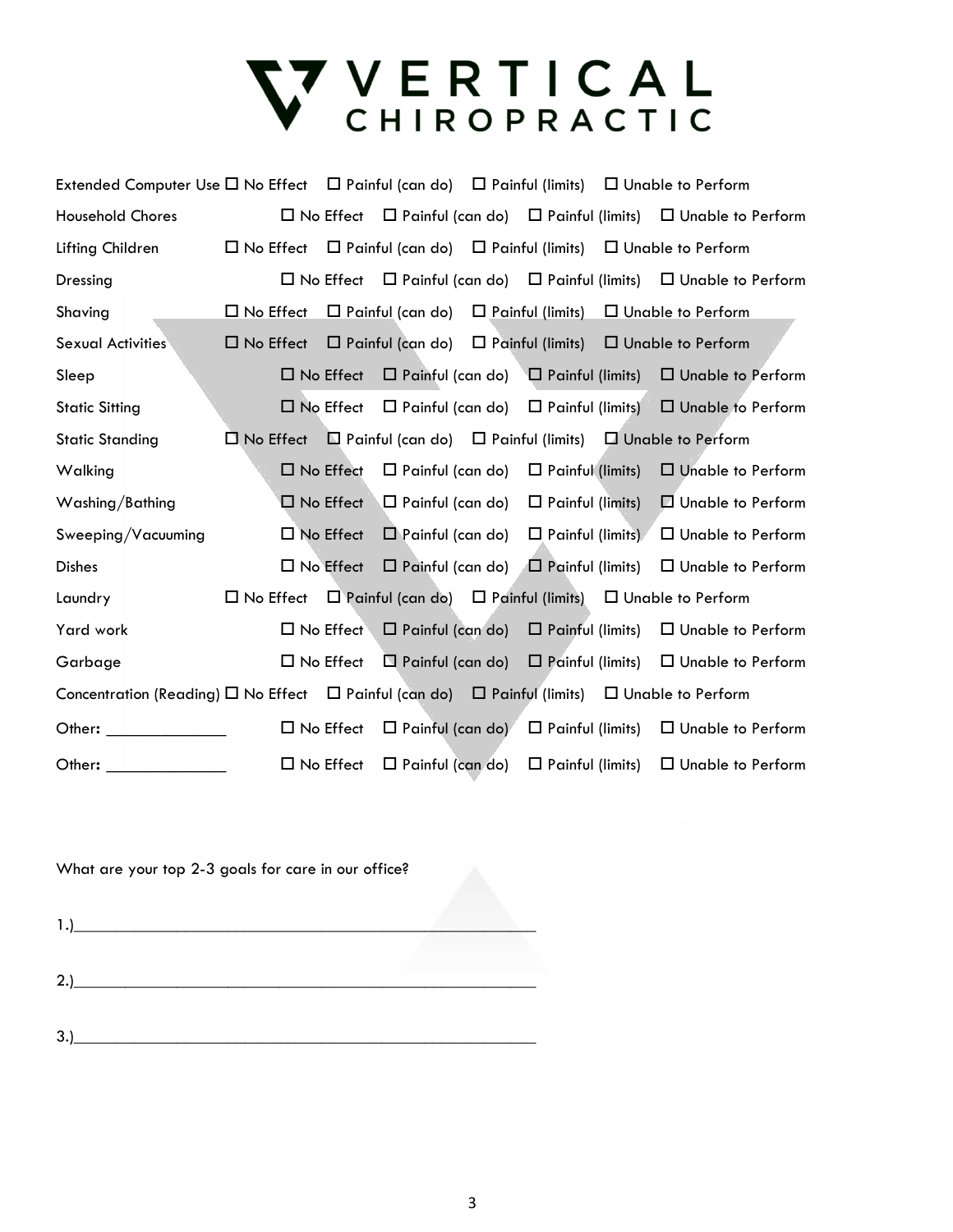

## **Family Health History**

This form is to assist the doctors by providing past health history information for their review.

| <b>CONDITION</b>             | <b>SPOUSE</b> | ວ ເ<br>SON | <b>DAUGHTER</b> | <b>MOTHER</b> | <b>FATHER</b> |
|------------------------------|---------------|------------|-----------------|---------------|---------------|
| Headaches                    |               |            |                 |               |               |
| <b>Neck Pain</b>             |               |            |                 |               |               |
| Jaw/TMJ Pain                 |               |            |                 |               |               |
| Shoulder Pain                |               |            |                 |               |               |
| <b>Back Pain</b>             |               |            |                 |               |               |
| Hip/Leg Pain                 |               |            |                 |               |               |
| Arthritis/Joint Pain         |               |            |                 |               |               |
| <b>Ear Infections</b>        |               |            |                 |               |               |
| <b>Hearing Loss</b>          |               |            |                 |               |               |
| <b>Dizziness</b>             |               |            |                 |               |               |
| Loss Of Energy               |               |            |                 |               |               |
| Nervousness                  |               |            |                 |               |               |
| <b>Blurred/Double Vision</b> |               |            |                 |               |               |
| Anxiety                      |               |            |                 |               |               |
| ADD/ADHD                     |               |            |                 |               |               |
| Depression                   |               |            |                 |               |               |
| Allergies                    |               |            |                 |               |               |
| <b>Sinus Issues</b>          |               |            |                 |               |               |
| <b>Thyroid Problems</b>      |               |            |                 |               |               |
| Asthma                       |               |            |                 |               |               |
| <b>Breathing Problems</b>    |               |            |                 |               |               |
| <b>Heart Problems</b>        |               |            |                 |               |               |
| High/Low Blood Pressure      |               |            |                 |               |               |
| <b>Stomach Problems</b>      |               |            |                 |               |               |
| <b>Bed Wetting</b>           |               |            |                 |               |               |
| Infertility                  |               |            |                 |               |               |
| Sciatica                     |               |            |                 |               |               |
| Fibromyalgia                 |               |            |                 |               |               |
| Poor Posture                 |               |            |                 |               |               |
| <b>Sleep Problems</b>        |               |            |                 |               |               |
| Stroke                       |               |            |                 |               |               |
| Cancer                       |               |            |                 |               |               |
| <b>Heart Disease</b>         |               |            |                 |               |               |
| <b>Diabetes</b>              |               |            |                 |               |               |
| Arthritis                    |               |            |                 |               |               |
| Alzheimer's                  |               |            |                 |               |               |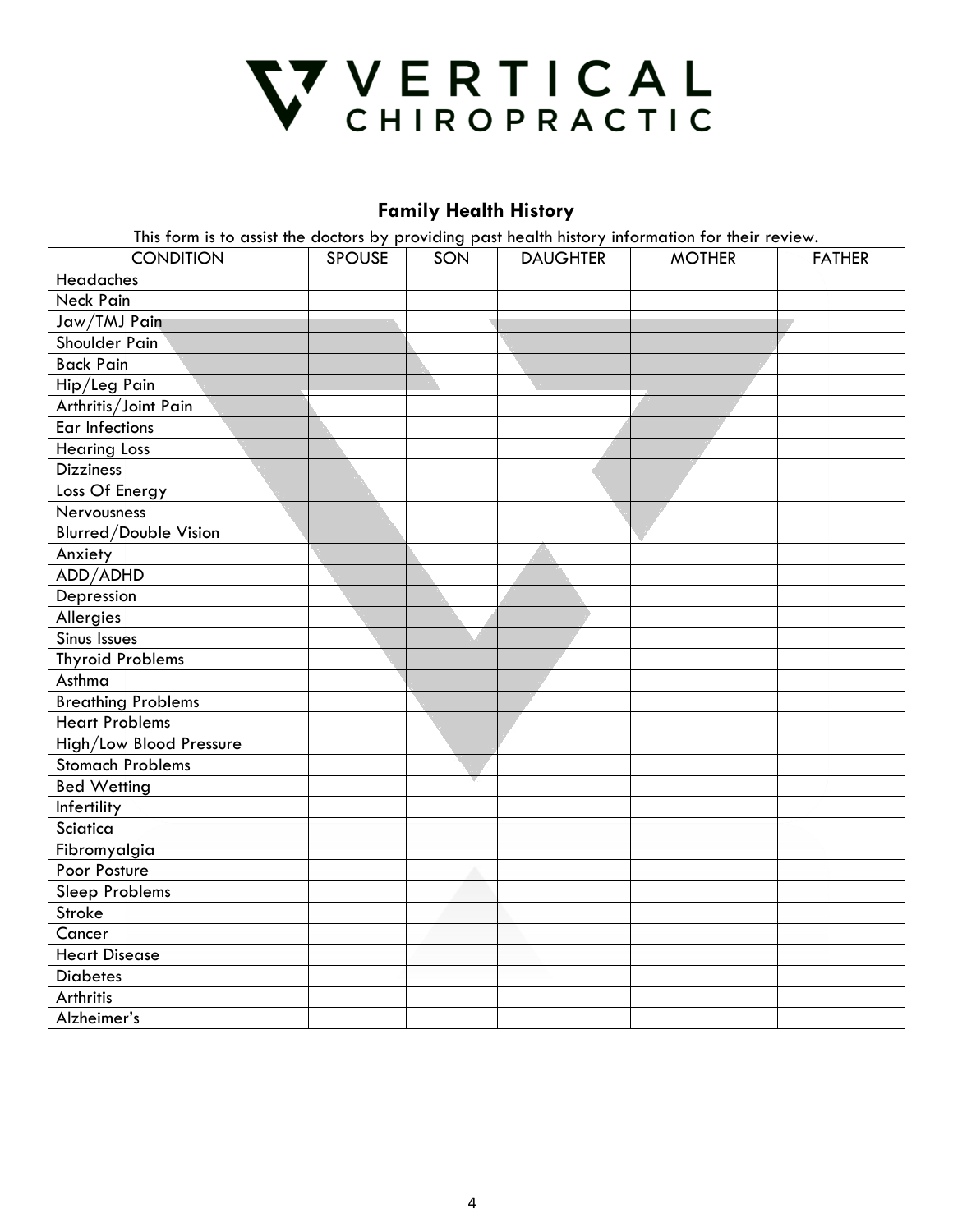

## **Informed Consent For Chiropractic Care**

Chiropractic care, like all forms of health care while offering considerable benefits may also provide some level of risk. This level of risk is most often very minimal, yet in rare cases, injury has been associated with chiropractic care. The types of complications that have been reported secondary to chiropractic care include: sprain/strain injuries, irritation of a disc condition, and rarely, fractures. One of the rarest complications associated with chiropractic care occurring at a rate between one instance per one million to one per two million cervical spine (neck) adjustments may be a vertebral injury that could lead to a stroke.

Prior to receiving chiropractic care in the chiropractic office, a health history and physical examination will be completed. These procedures are performed to assess your specific conditions, your overall health and in particular your spinal health. These procedures will assist us in determining if chiropractic care is needed, or if any further examinations or studies are needed. In addition, they will help us determine if there is any reason to modify your care or provide you with a referral to another health care provider. All relevant finding will be reported to you along with a care plan prior to beginning care.

- I understand and accept that there are risks associated with chiropractic care and give consent to the examination that the doctor deems necessary and the chiropractic care, including spinal adjustments, as reported following my assessment.
- I authorize and request payment of insurance benefits directly to Trevor Adams, D.C. I agree that this authorization will cover all services rendered until I revoke the authorization. I agree that a photocopy of this form may be used in place of the original. All professional services rendered are charged to the practice member. It is customary to pay for services when rendered unless other arrangements have been made in advance. I understand that I am financially responsible for charges not covered by this assignment.

| Print Name: _ |  |  |                                                                                                                    |     |  |
|---------------|--|--|--------------------------------------------------------------------------------------------------------------------|-----|--|
| Signature:    |  |  | Date:                                                                                                              |     |  |
|               |  |  |                                                                                                                    |     |  |
|               |  |  |                                                                                                                    |     |  |
|               |  |  | $\mathbf{r}$ and $\mathbf{r}$ and $\mathbf{r}$ and $\mathbf{r}$ and $\mathbf{r}$ and $\mathbf{r}$ and $\mathbf{r}$ | - - |  |

### **If This Health Profile Is For A Minor/Child, Please Fill Out And Sign Below Written Consent For A Child**

Name of practice member who is a minor/child:

I authorize Dr. Trevor Adams and any and all Vertical Chiropractic staff to perform diagnostic procedures, radiographic evaluations, render chiropractic care and perform chiropractic adjustments to my minor/child. As of this date, I have the legal right to select and authorize health care services for my minor/child. If my authority to select and authorize care is revoked or altered, I will immediately notify Vertical Chiropractic.

Guardian Signature: \_\_\_\_\_\_\_\_\_\_\_\_\_\_\_\_\_\_\_\_\_\_\_\_\_\_\_\_\_\_\_\_\_\_\_\_\_\_\_\_ Date: \_\_\_\_\_\_\_\_\_\_\_\_\_\_\_\_\_\_\_\_\_\_\_\_\_

Relationship To Minor/Child: \_\_\_\_\_\_\_\_\_\_\_\_\_\_\_\_\_\_\_\_\_\_\_\_\_\_\_\_\_\_\_\_\_\_\_\_\_\_\_

#### **Notice of Privacy Practices Acknowledgement**

I understand that I have certain rights of privacy regarding my protected health information, under the Health Insurance Portability & Accountability Act of 1996 (HIPPA). I understand that this information can and will be used to:

1. Conduct, plan and direct my treatment and follow-up among the multiple healthcare providers who may be involved in that treatment directly and indirectly.

2. Obtain payment from third-party payers.